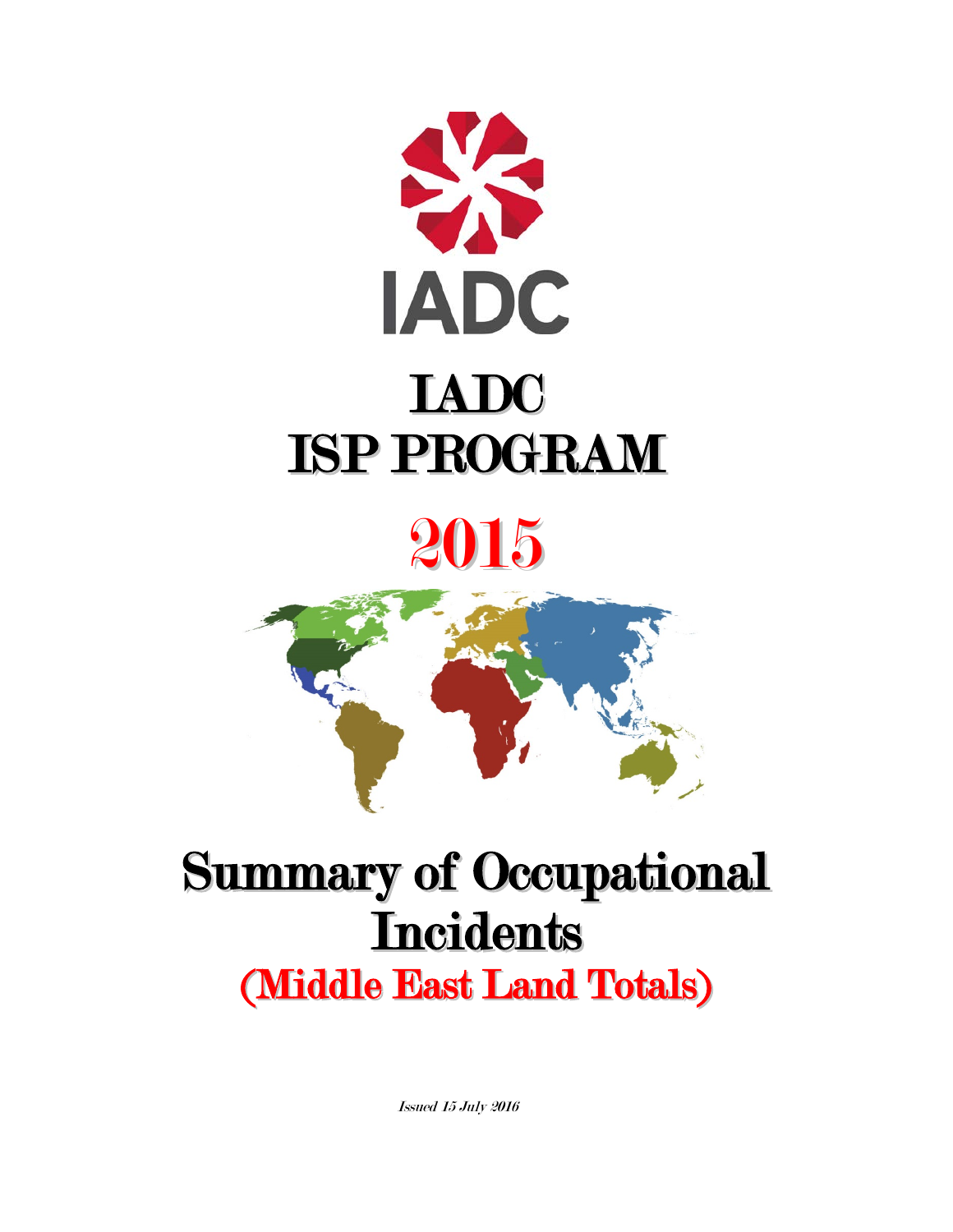

## Table of Contents

**(Table of Contents is Hyperlinked, Just click on Topic & go)**

| Middle East Land Total LTI & Recordable Incidence Rates vs Man-hours (Figure 1) 1 |  |
|-----------------------------------------------------------------------------------|--|
|                                                                                   |  |
|                                                                                   |  |
|                                                                                   |  |
|                                                                                   |  |
|                                                                                   |  |
|                                                                                   |  |
|                                                                                   |  |
|                                                                                   |  |
|                                                                                   |  |
| Middle East Land Total Lost Time Incidents by Equipment (Chart 9) 10              |  |
| Middle East Land Total Recordable Incidents by Equipment (Chart 10) 11            |  |
| Middle East Land Total Lost Time Incidents by Operation (Chart 11) 12             |  |
| Middle East Land Total Recordable Incidents by Operation (Chart 12) 13            |  |
| Middle East Land Total Lost Time Incidents by Location (Chart 13) 14              |  |
| Middle East Land Total Recordable Incidents by Location (Chart 14) 15             |  |
| Middle East Land Total Lost Time Incidents by Time in Service (Chart 15) 16       |  |
| Middle East Land Total Recordable Incidents by Time in Service (Chart 16) 17      |  |
| Middle East Land Total Lost Time Incidents by Time of Day (Chart 17) 18           |  |
| Middle East Land Total Recordable Incidents by Time of Day (Chart 18) 19          |  |
|                                                                                   |  |
|                                                                                   |  |
| IADC 2015 MIDDLE EAST LAND PARTICIPANT DETAIL BY CATEGORY (TABLE 2)  22           |  |
|                                                                                   |  |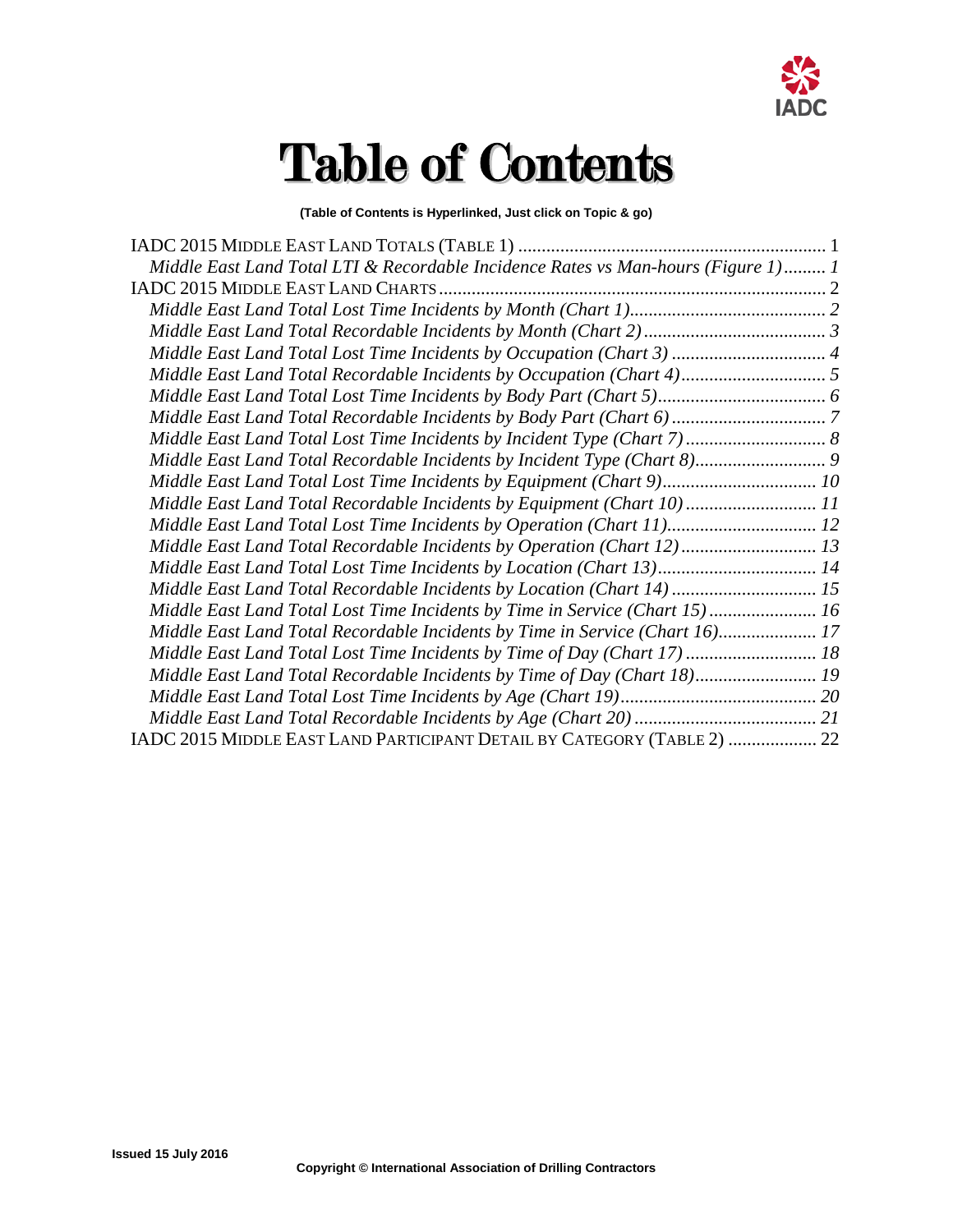

## <span id="page-2-0"></span>**IADC 2015 Middle East Land Totals (Table 1)**

|                                          | Total       |
|------------------------------------------|-------------|
| <b>Total Man-hours</b>                   | 103,466,893 |
| <b>Total Medical Treatment Incidents</b> | 144         |
| <b>Total Restricted Work Incidents</b>   | 93          |
| <b>Total Lost Time Incidents</b>         | 69          |
| <b>Total Fatalities</b>                  | 2           |
| <b>Total Recordables</b>                 | 308         |
| <b>MTO Incidence Rate</b>                | 0.28        |
| <b>RWC Incidence Rate</b>                | 0.18        |
| <b>LTI Incidence Rate</b>                | 0.14        |
| <b>LTI Frequency Rate</b>                | 0.69        |
| <b>DART Incidence Rate</b>               | 0.32        |
| <b>DART Frequency Rate</b>               | 1.59        |
| Recordable Incidence Rate                | 0.60        |
| <b>Recordable Frequency Rate</b>         | 2.98        |

#### **Companies Reporting: Land – 23**

Medical Treatment Incidence Rate = MTOs X 200,000 Restricted Work Incidence Rate = RWCs X 200,000<br>Lost Time Incidence Rate = LTIs + FTLs X 200,000 Lost Time Incidence Rate = LTIs + FTLs X 200,000 Lost Time Frequency Rate = LTIs + FTLs X 1,000,000<br>DART Incidence Rate = LTIs + RWC X 200,000 DART Frequency Rate = LTIs + RWC X 1,000,000 DART Incidence Rate = LTIs + RWC X 200,000 DART Frequency Rate = LTIs + RWC X 1,000,000<br>Recordable Incidence Rate = RCRD X 200,000 Recordable Frequency Rate = RCRD X 1,000,000

Recordable Frequency Rate = RCRD  $X$  1,000,000

<span id="page-2-1"></span>

## **Middle East Land Total LTI & Recordable Incidence Rates vs Man-hours (Figure 1)**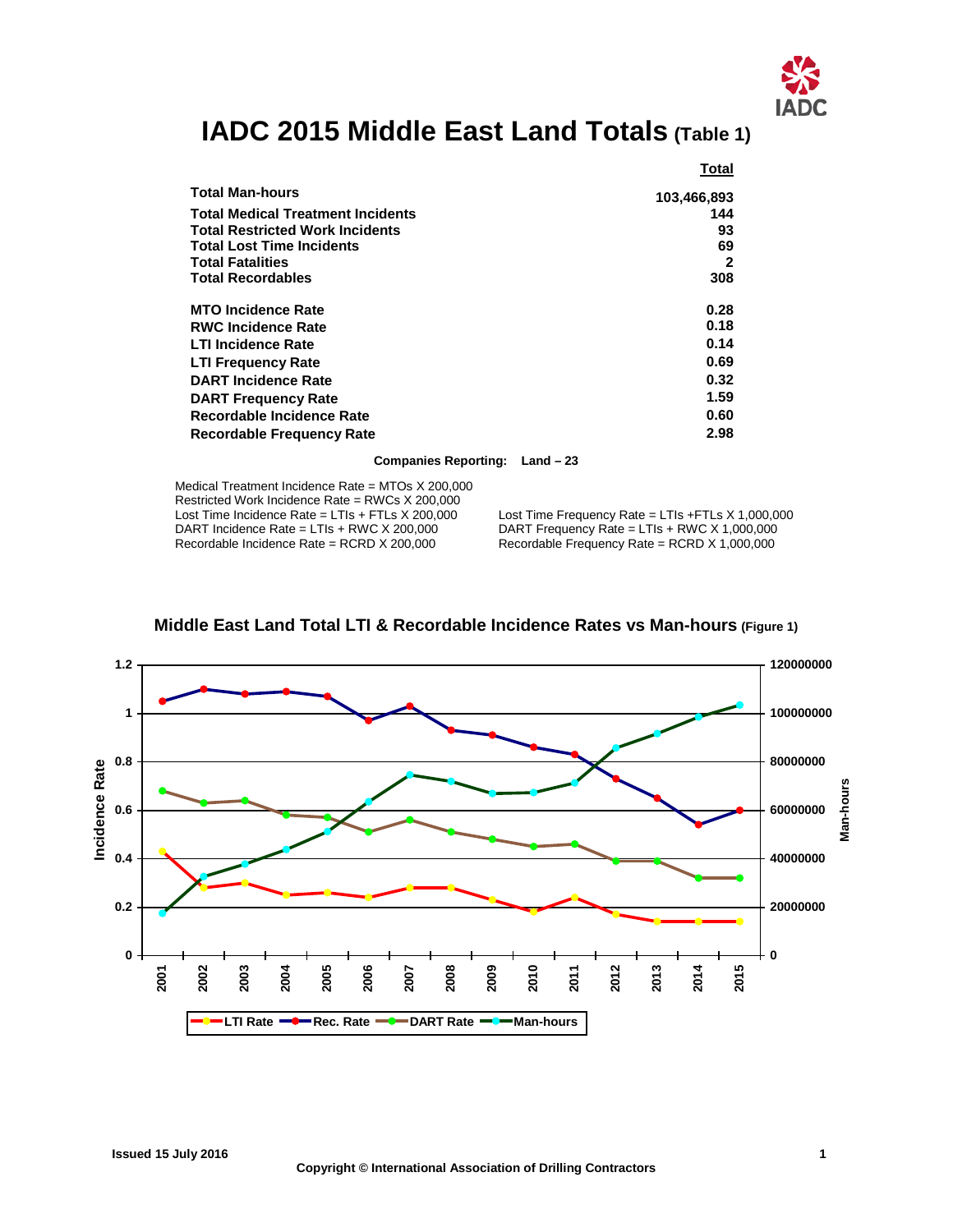

## **IADC 2015 Middle East Land Charts Middle East Land Total Lost Time Incidents by Month (Chart 1)**

**Based on 68 Incidents**

<span id="page-3-1"></span><span id="page-3-0"></span>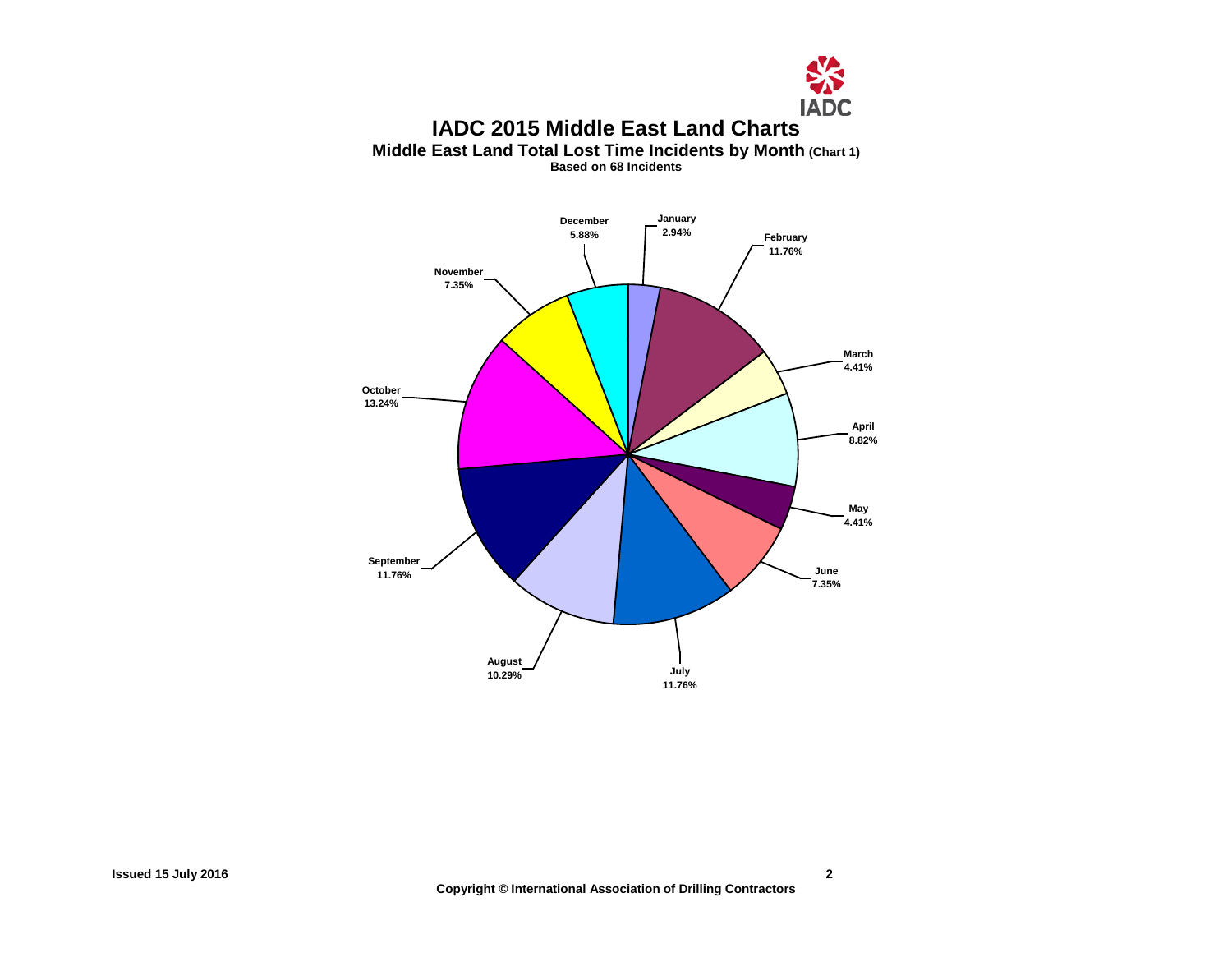

<span id="page-4-0"></span>

## **Middle East Land Total Recordable Incidents by Month (Chart 2) Based on 299 Incidents**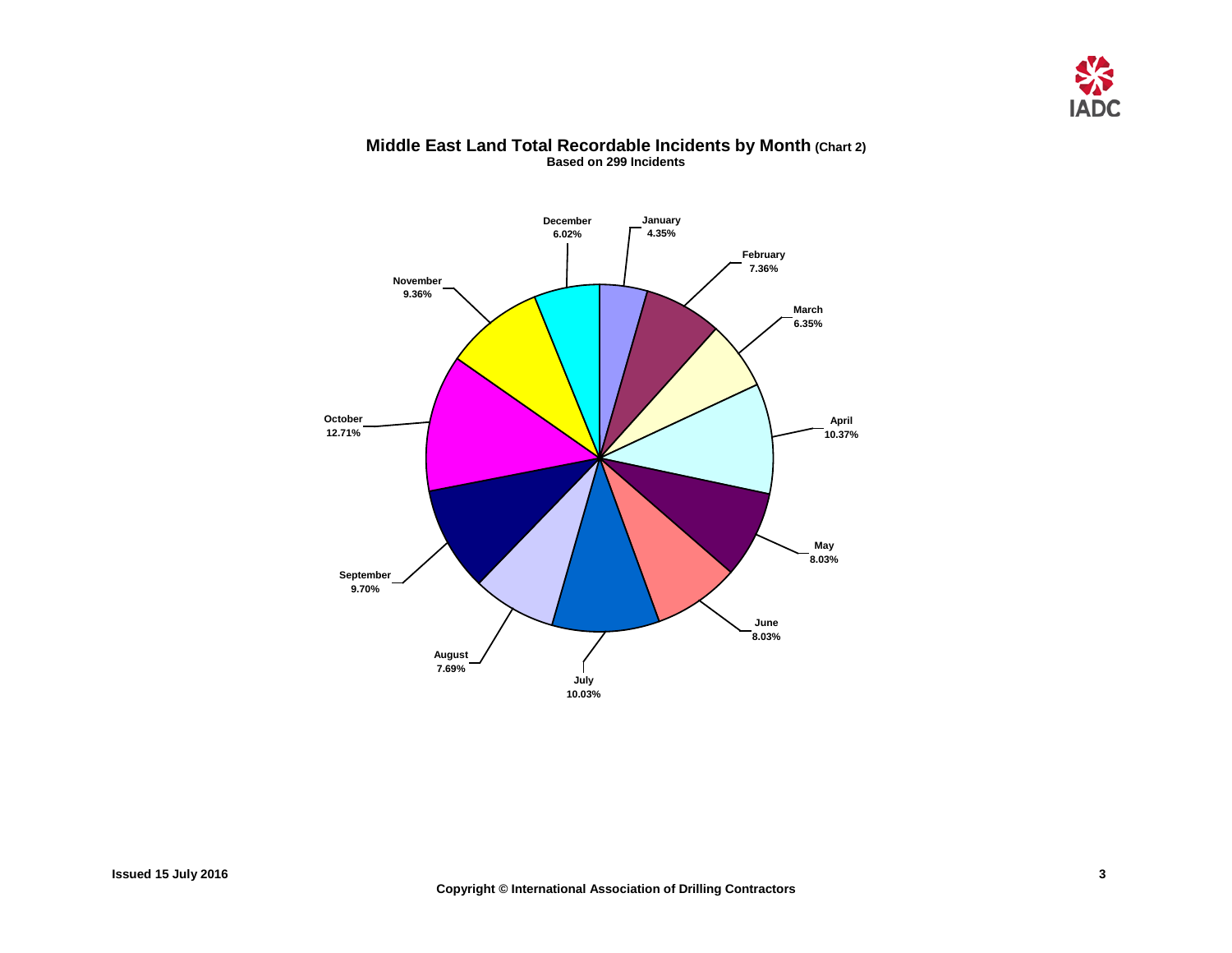

## **Middle East Land Total Lost Time Incidents by Occupation (Chart 3) Based on 68 Incidents**

<span id="page-5-0"></span>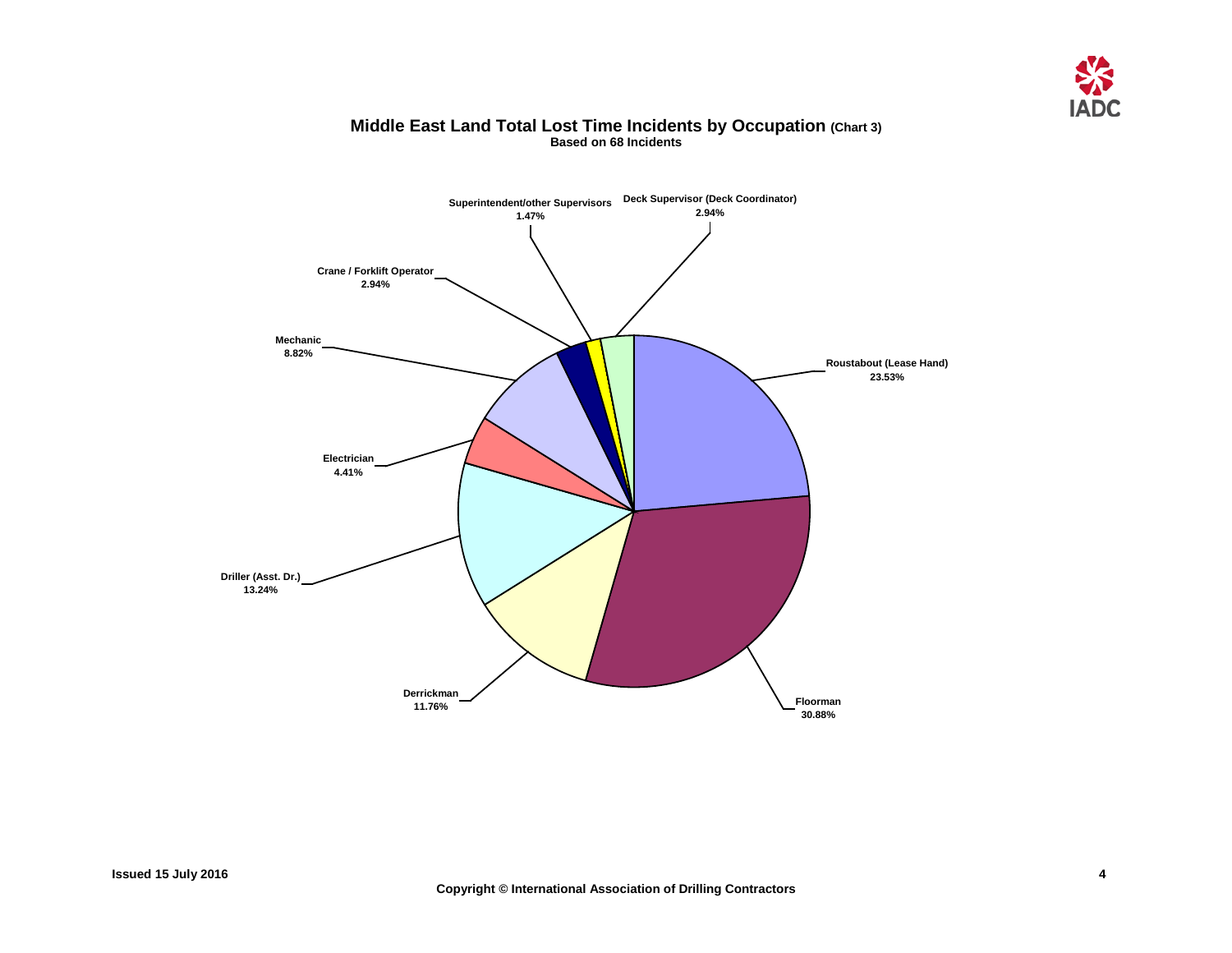

<span id="page-6-0"></span>

## **Middle East Land Total Recordable Incidents by Occupation (Chart 4) Based on 299 Incidents**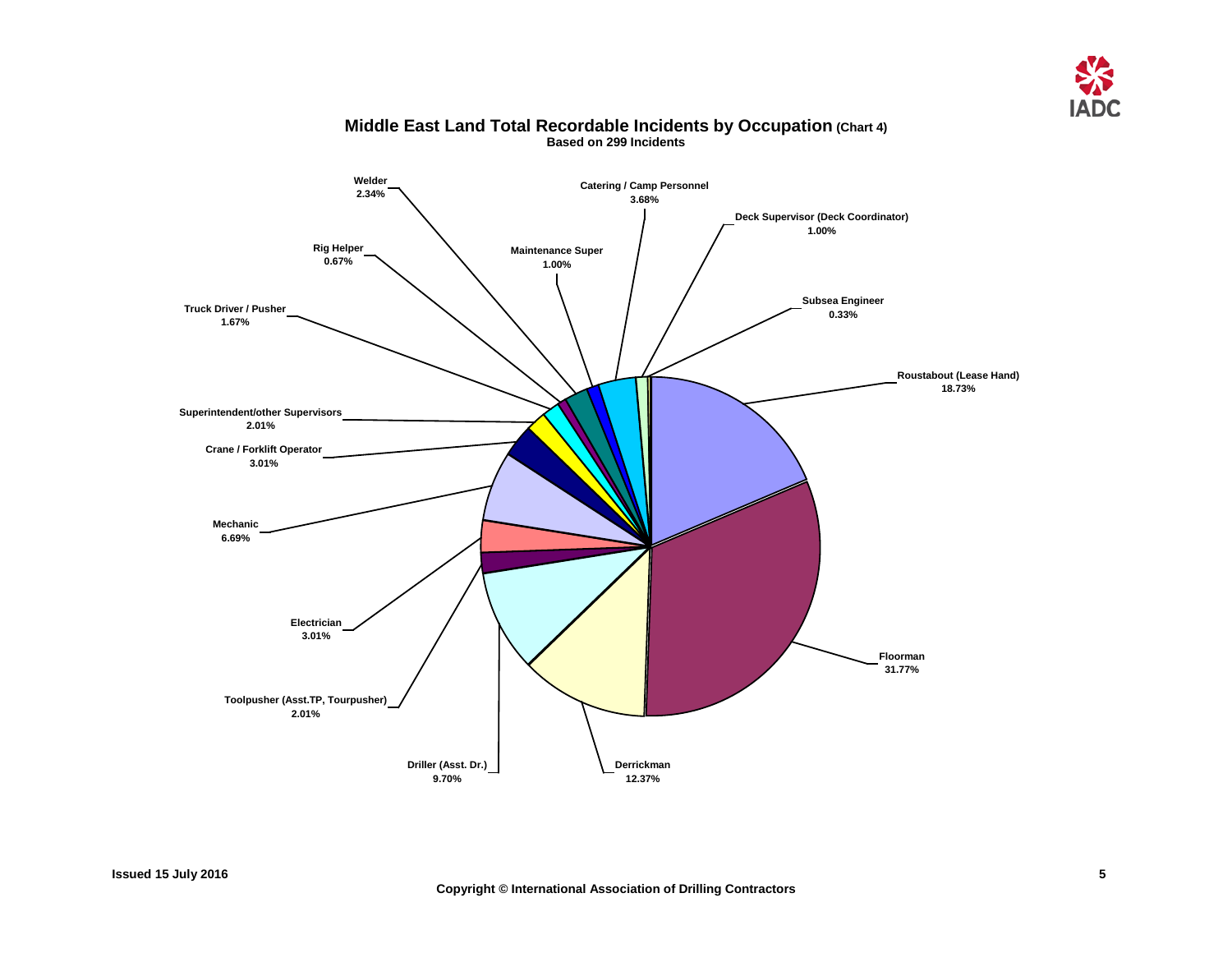

<span id="page-7-0"></span>

## **Middle East Land Total Lost Time Incidents by Body Part (Chart 5) Based on 67 Incidents**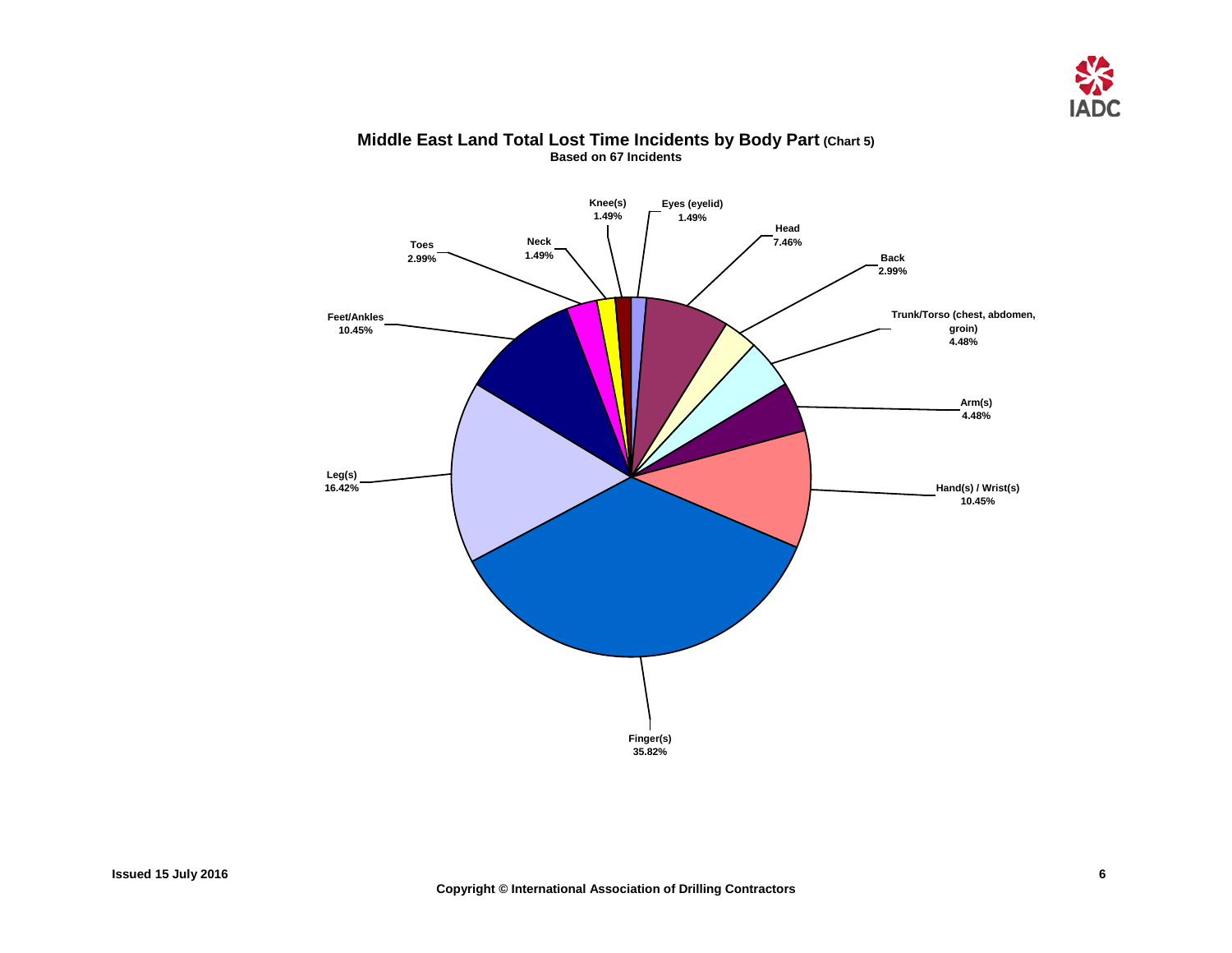

<span id="page-8-0"></span>

## **Middle East Land Total Recordable Incidents by Body Part (Chart 6) Based on 292 Incidents**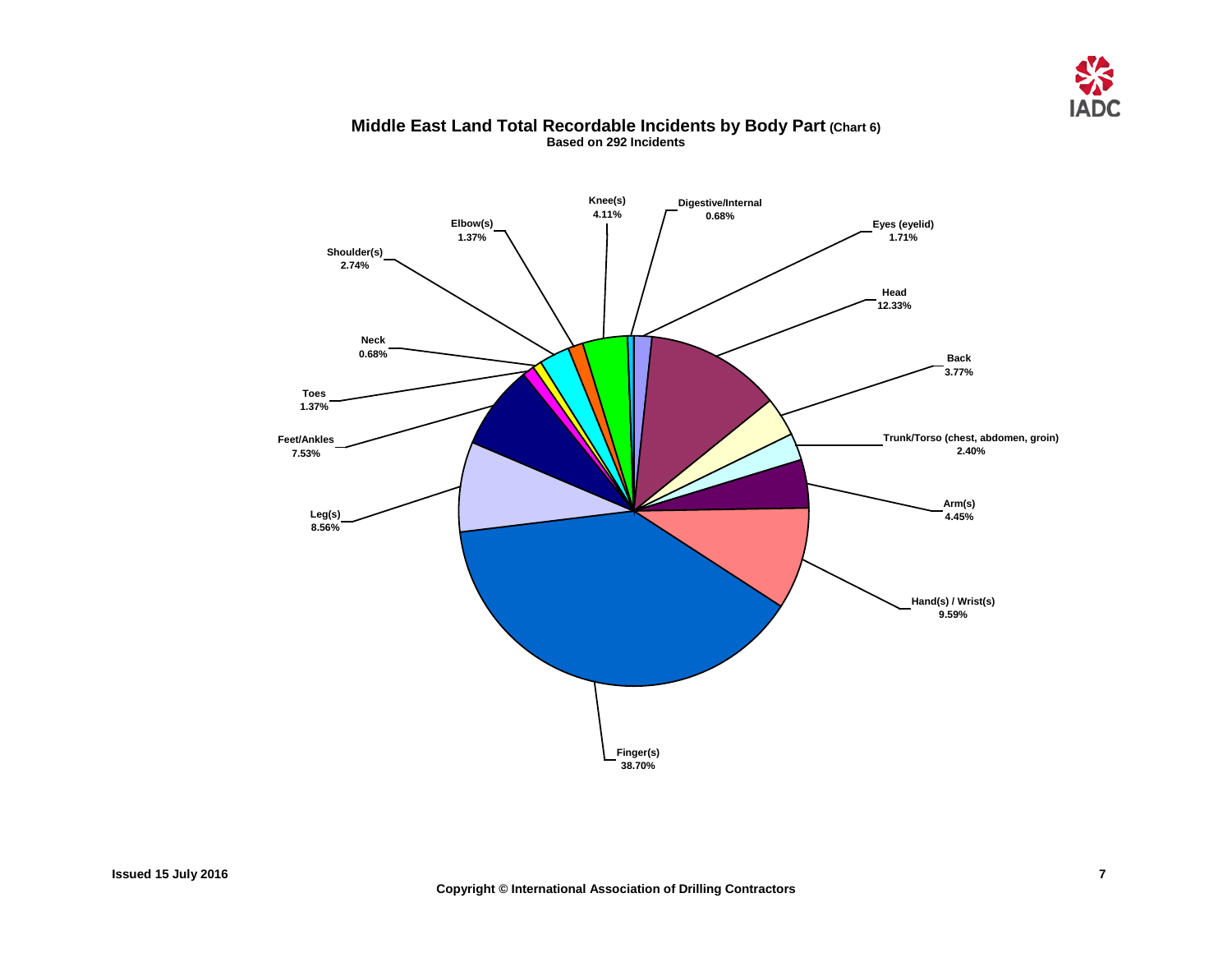

<span id="page-9-0"></span>

## **Middle East Land Total Lost Time Incidents by Incident Type (Chart 7) Based on 68 Incidents**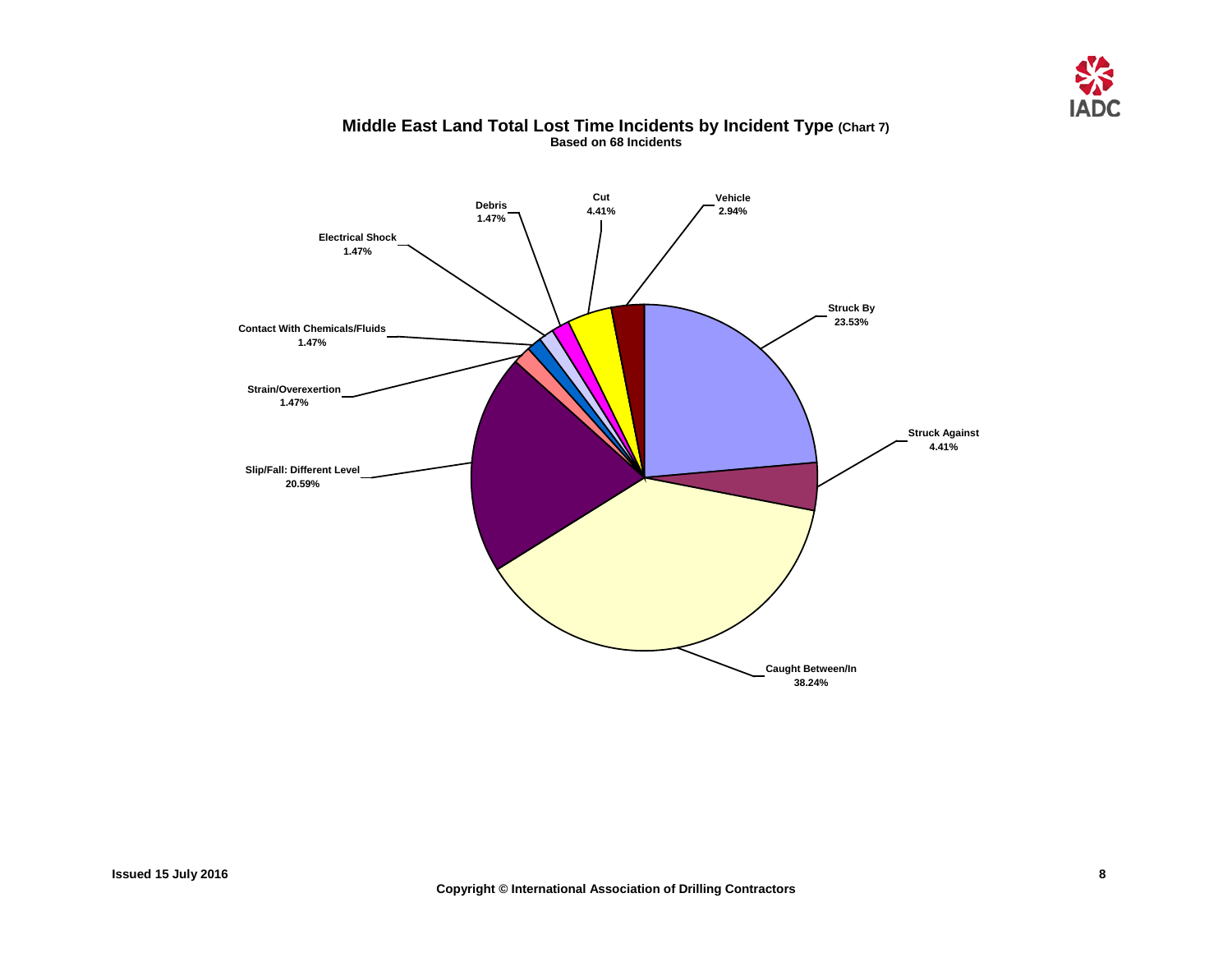

<span id="page-10-0"></span>

## **Middle East Land Total Recordable Incidents by Incident Type (Chart 8) Based on 297 Incidents**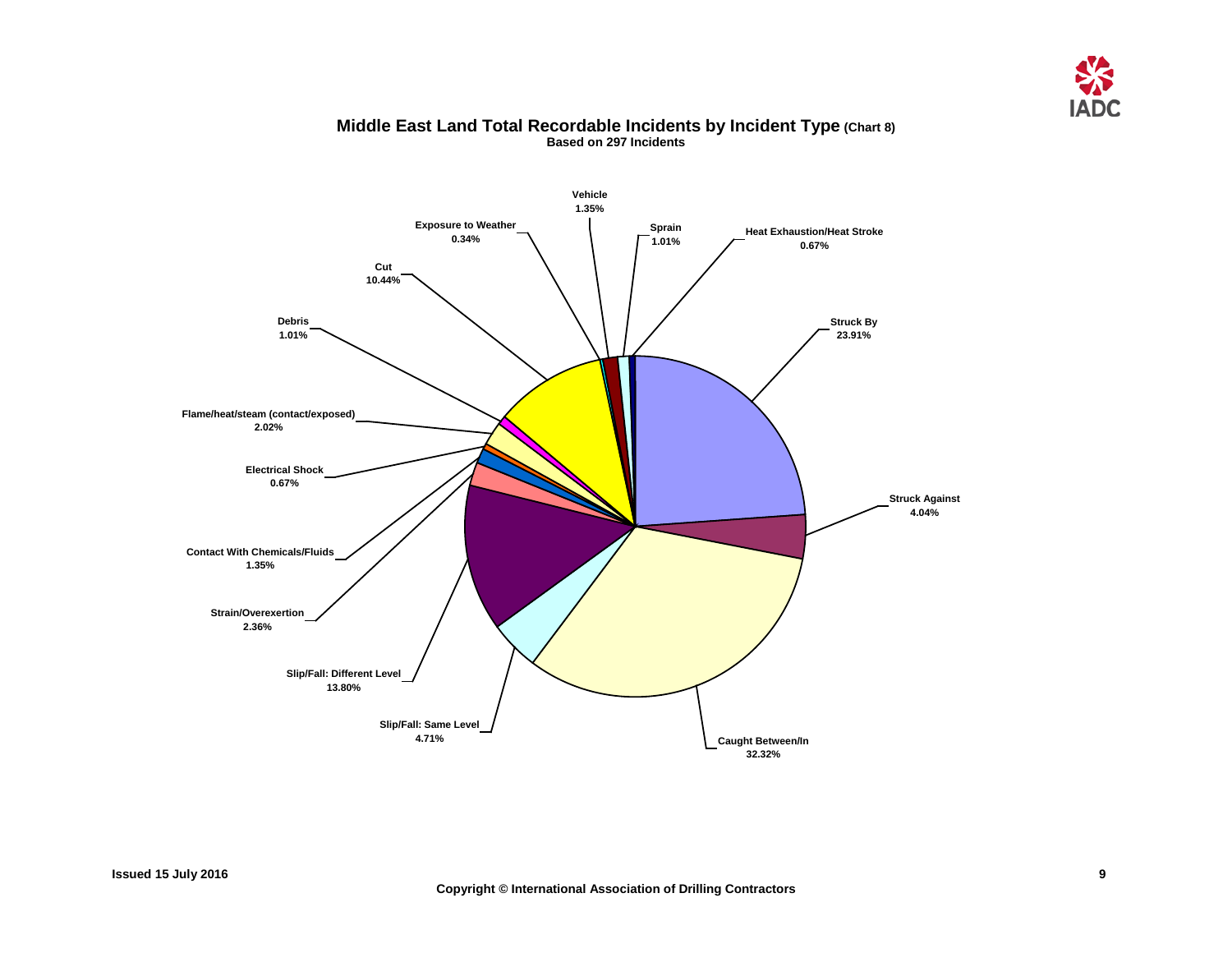

<span id="page-11-0"></span>

## **Middle East Land Total Lost Time Incidents by Equipment (Chart 9) Based on 65 Incidents**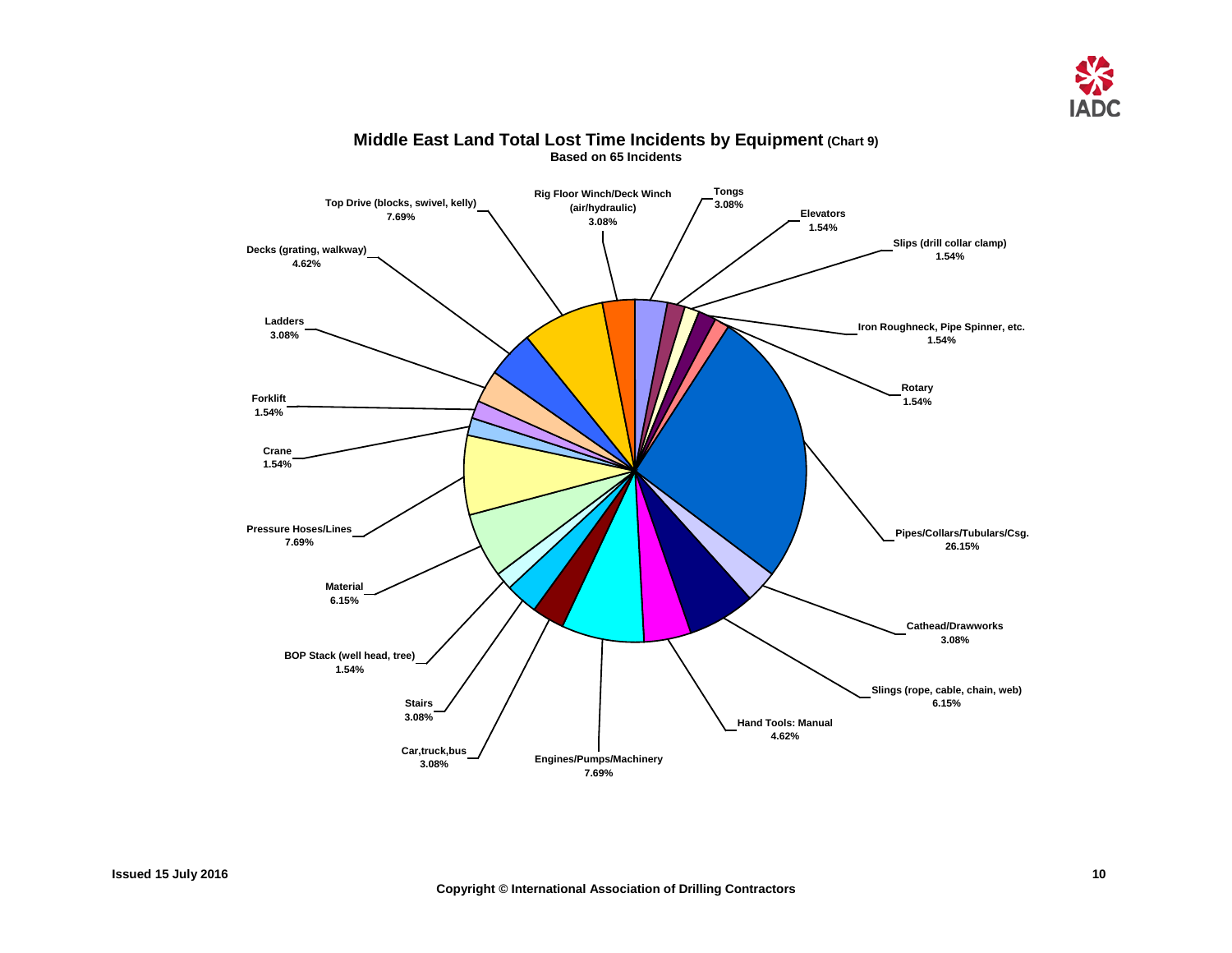

<span id="page-12-0"></span>

## **Middle East Land Total Recordable Incidents by Equipment (Chart 10) Based on 283 Incidents**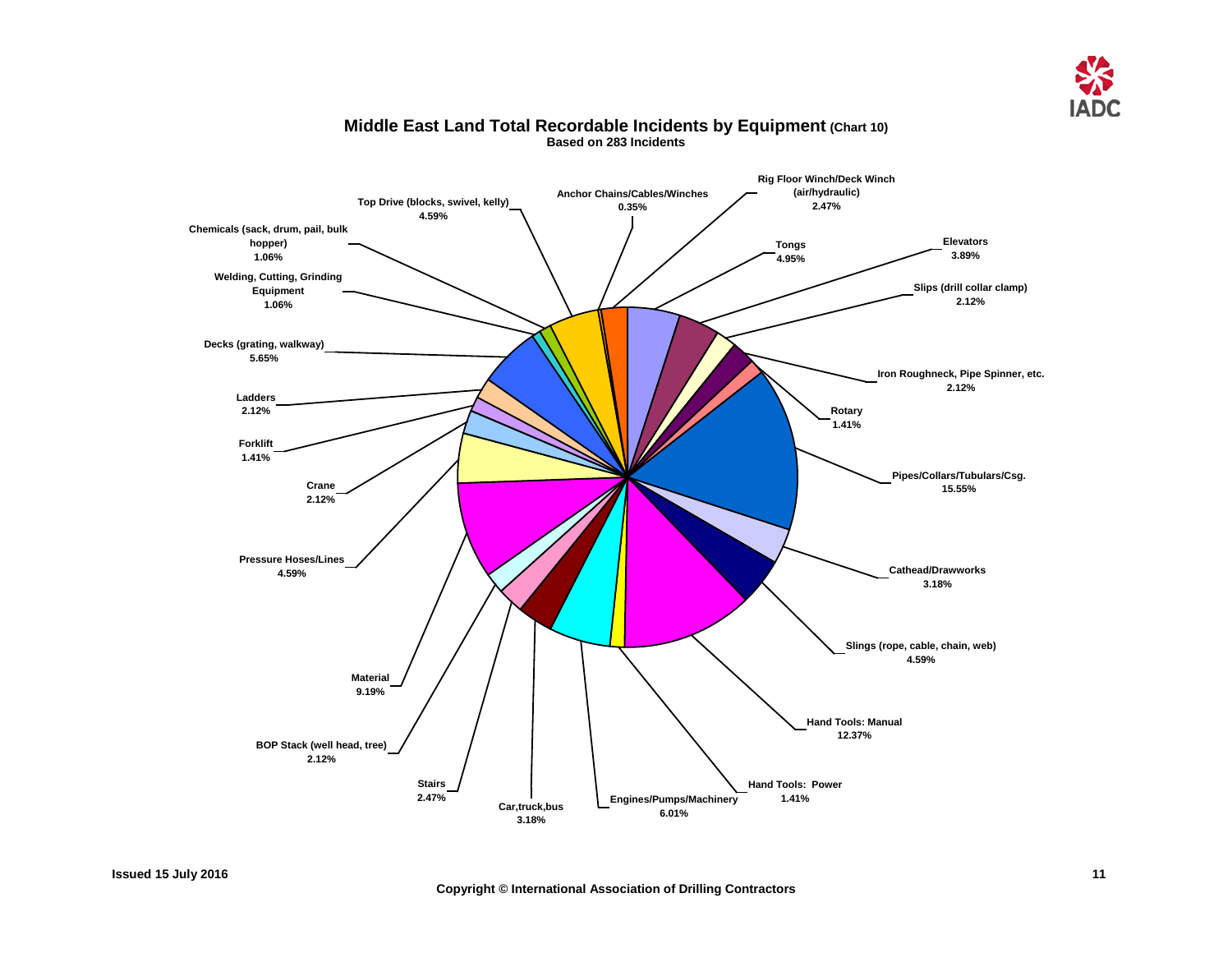

<span id="page-13-0"></span>

## **Middle East Land Total Lost Time Incidents by Operation (Chart 11) Based on 67 Incidents**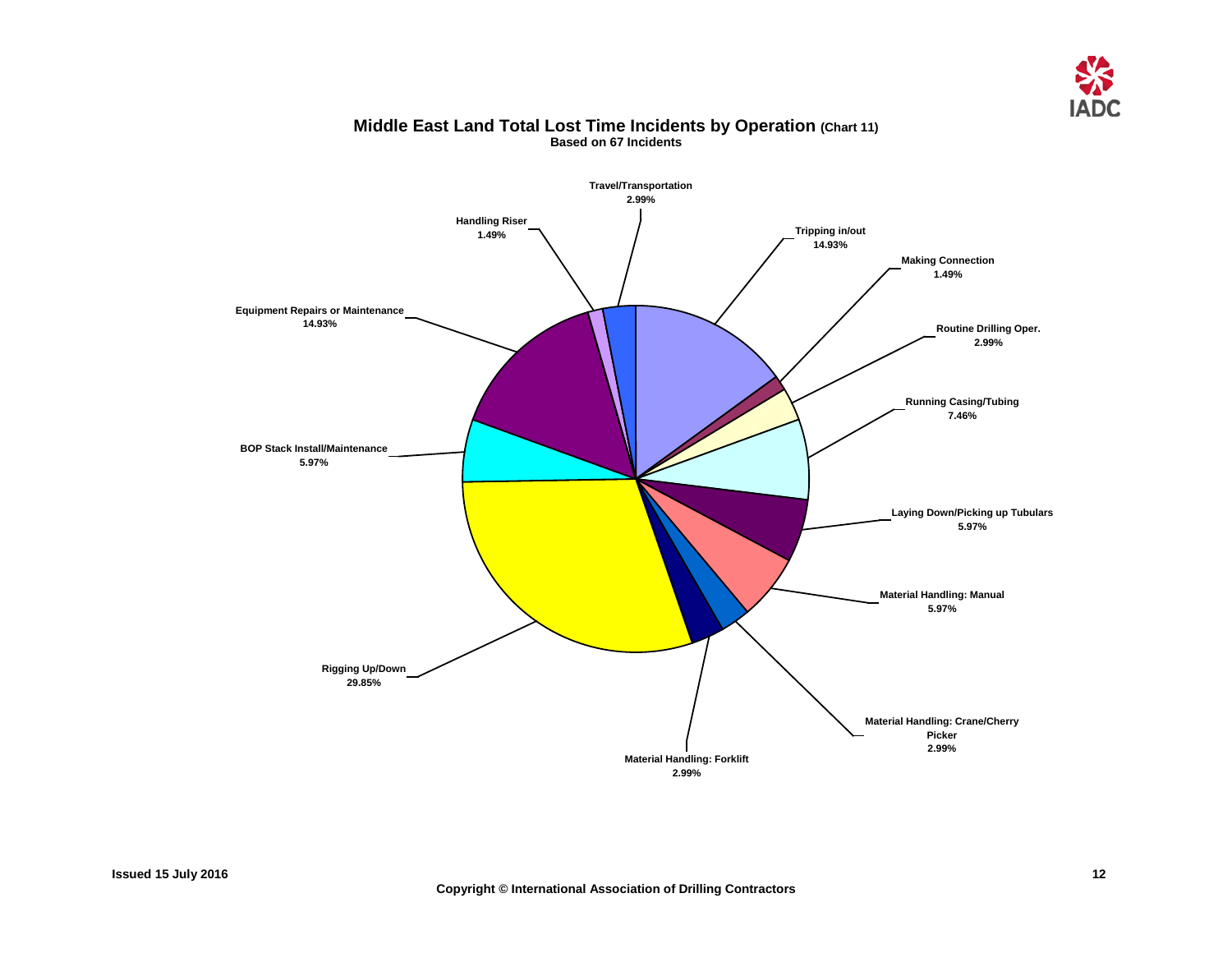

<span id="page-14-0"></span>

## **Middle East Land Total Recordable Incidents by Operation (Chart 12) Based on 296 Incidents**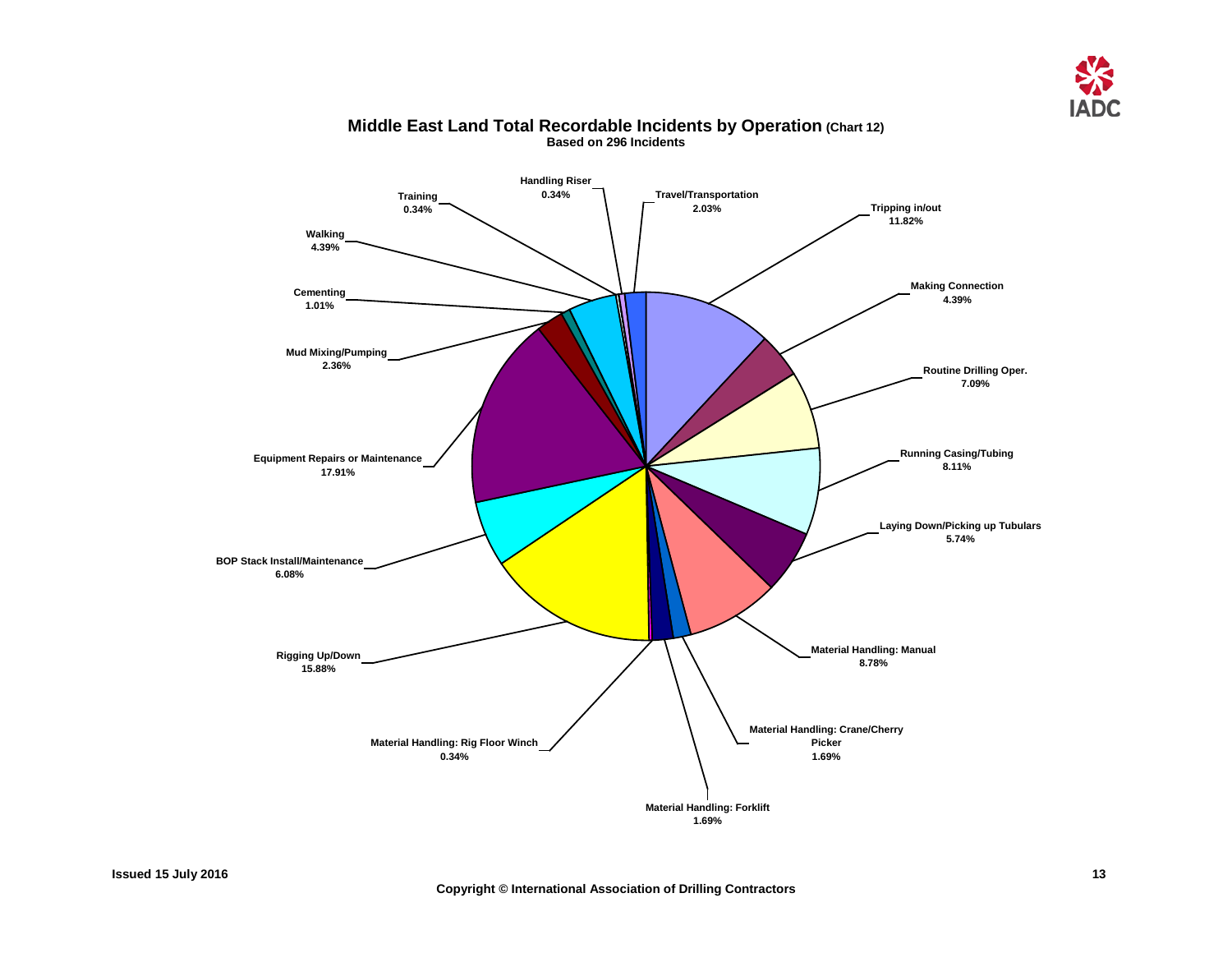

<span id="page-15-0"></span>

## **Middle East Land Total Lost Time Incidents by Location (Chart 13) Based on 67 Incidents**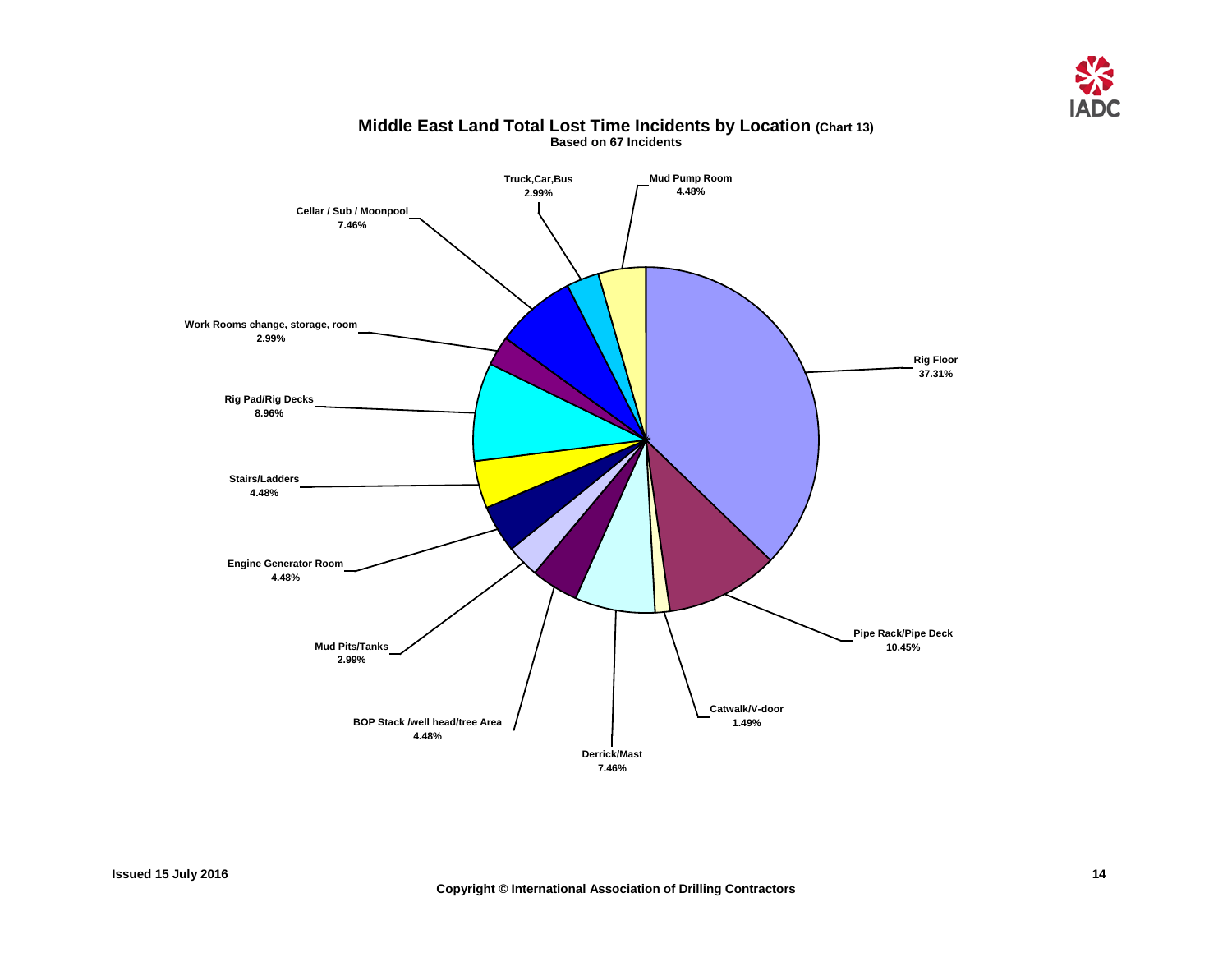

<span id="page-16-0"></span>

## **Middle East Land Total Recordable Incidents by Location (Chart 14) Based on 293 Incidents**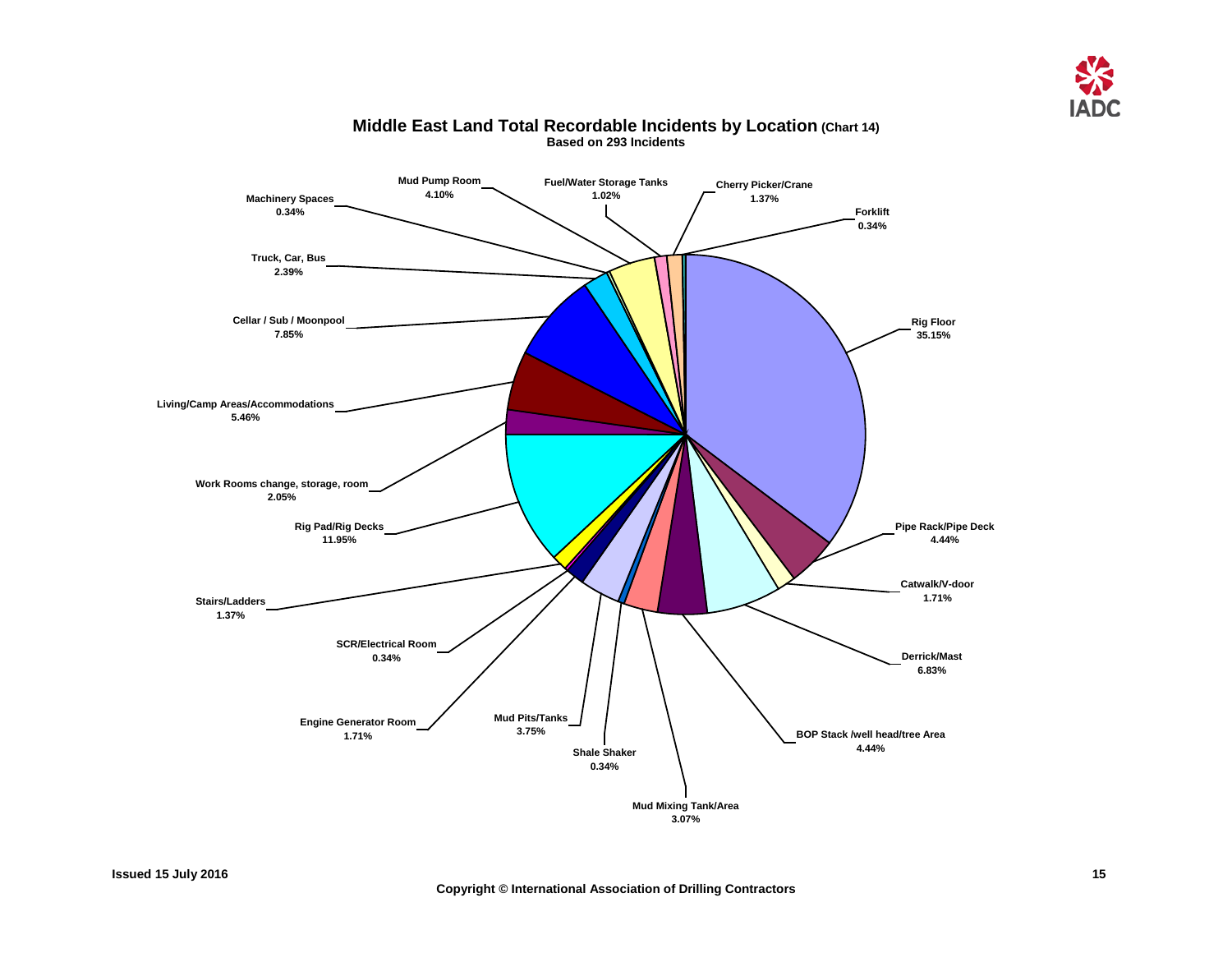

<span id="page-17-0"></span>

## **Middle East Land Total Lost Time Incidents by Time in Service (Chart 15) Based on 68 Incidents**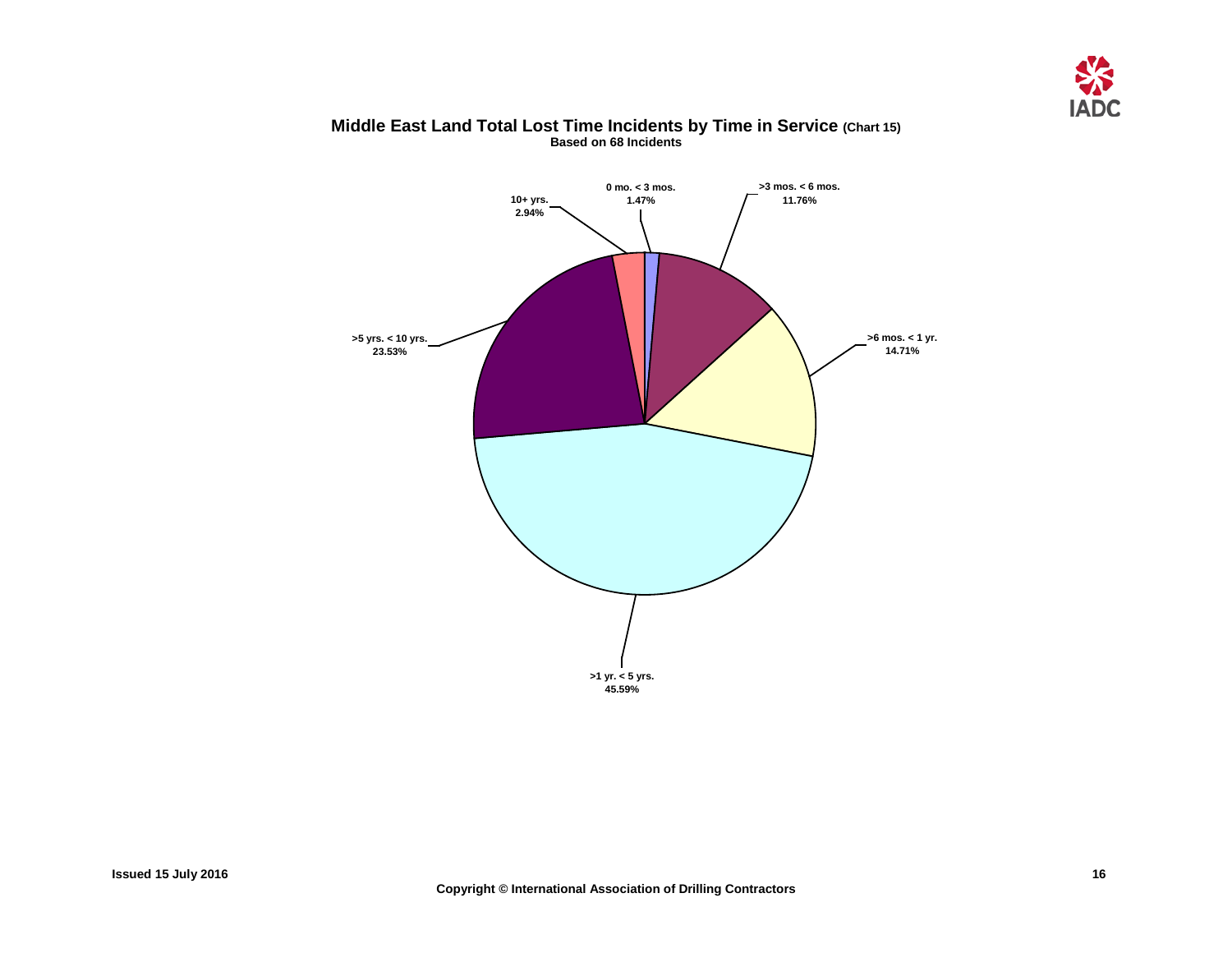

## **Middle East Land Total Recordable Incidents by Time in Service (Chart 16) Based on 299 Incidents**

<span id="page-18-0"></span>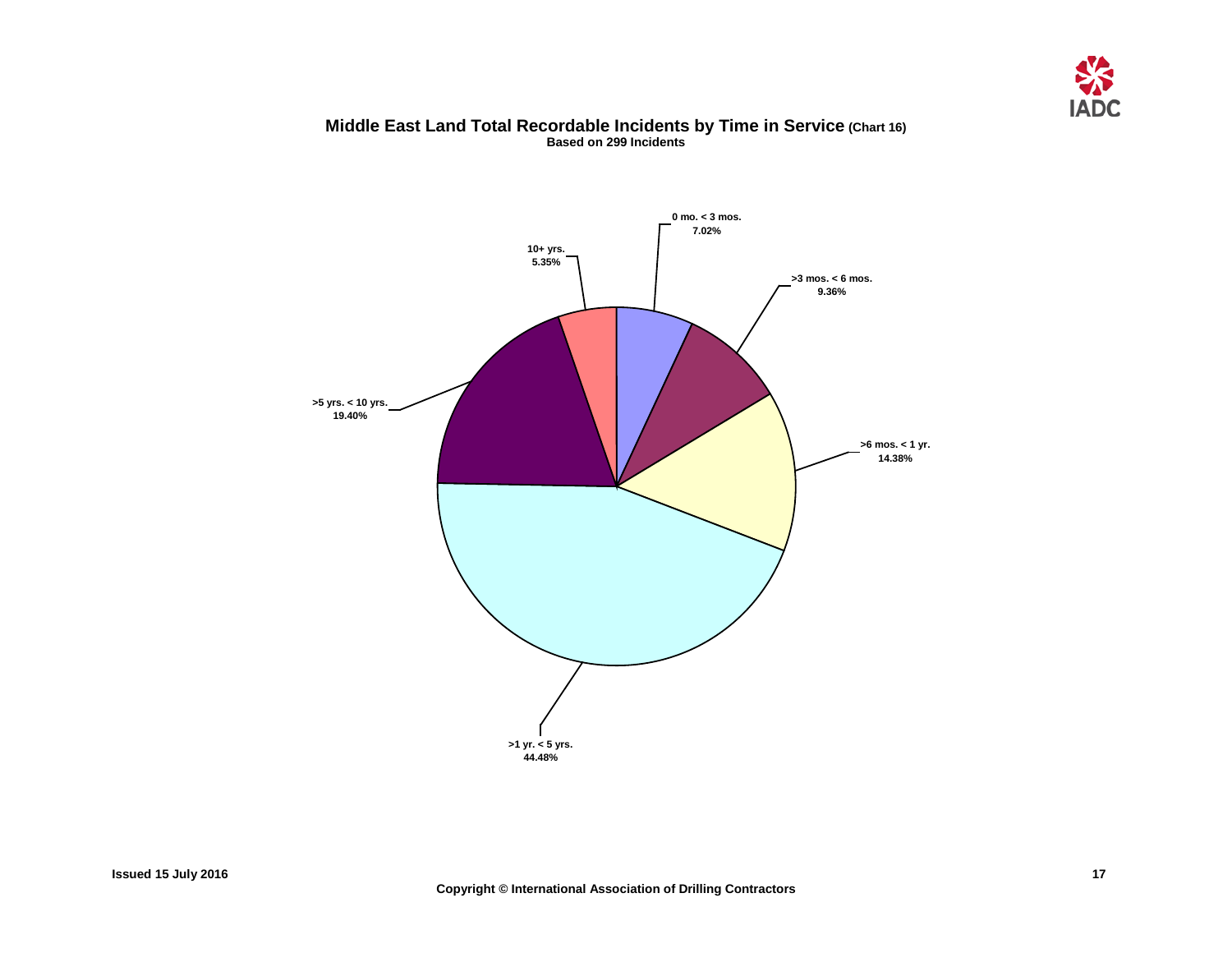

<span id="page-19-0"></span>

## **Middle East Land Total Lost Time Incidents by Time of Day (Chart 17) Based on 68 Incidents**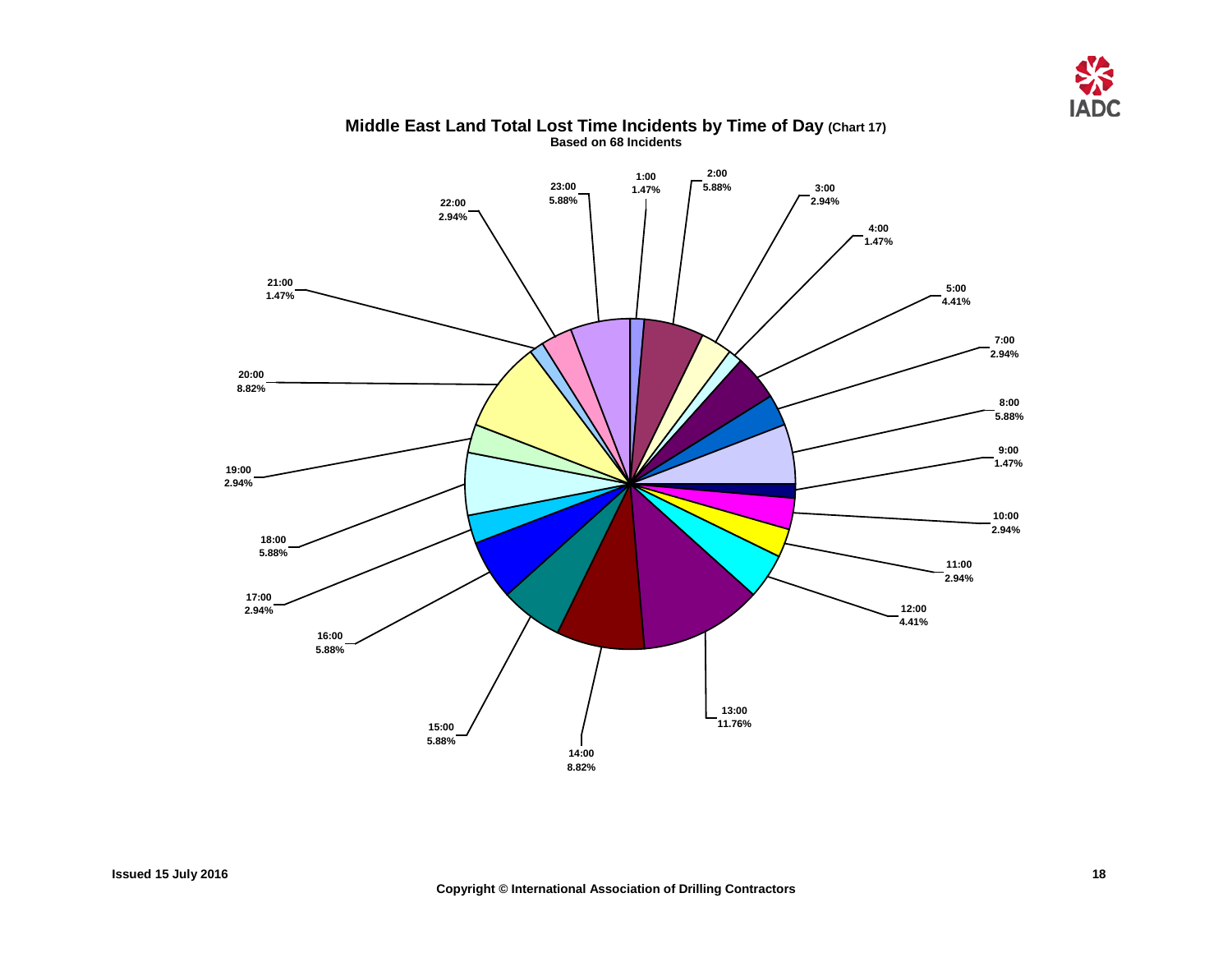

<span id="page-20-0"></span>

#### **Middle East Land Total Recordable Incidents by Time of Day (Chart 18) Based on 297 Incidents**

**Incidents**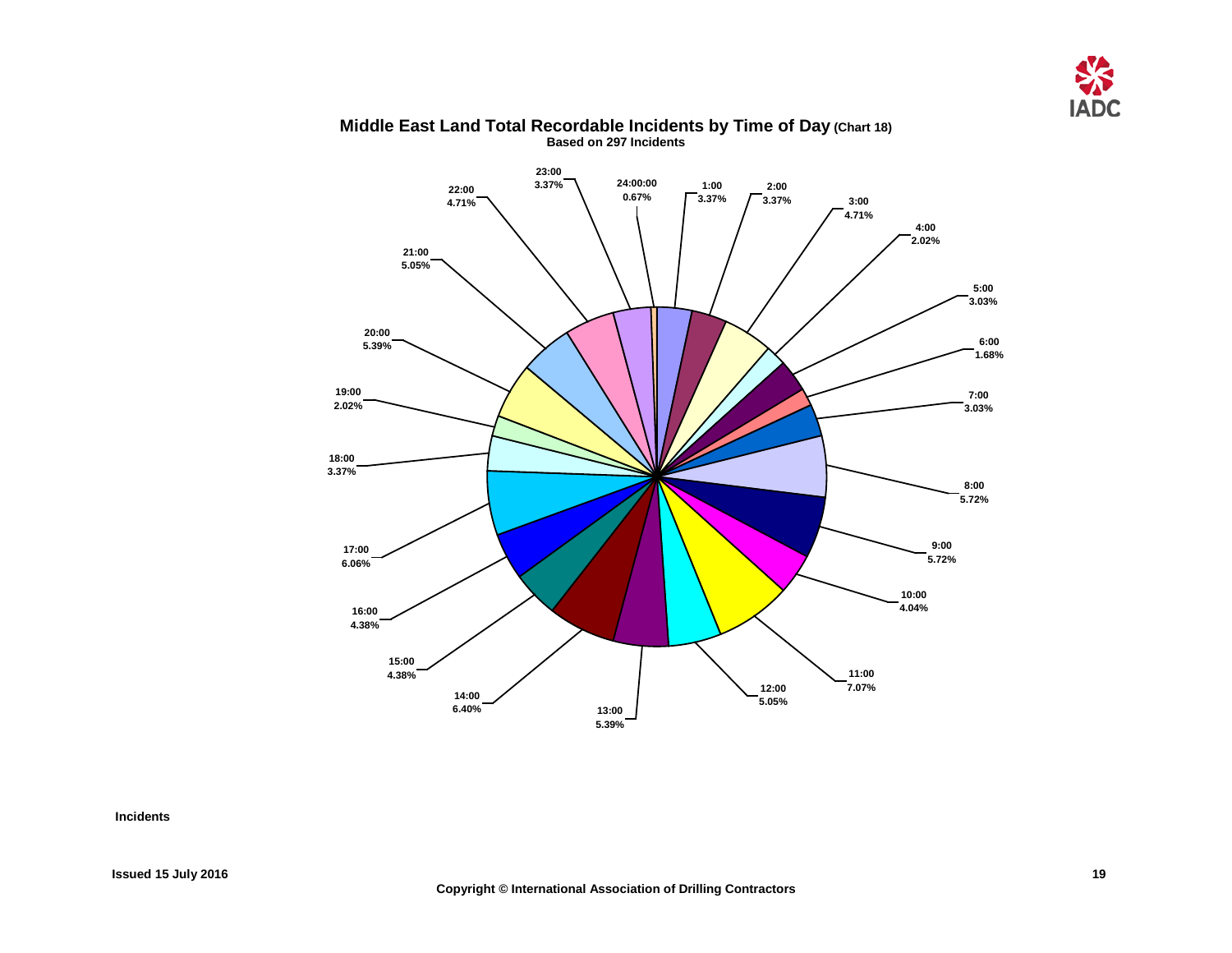

## **Middle East Land Total Lost Time Incidents by Age (Chart 19) Based on 68 Incidents**